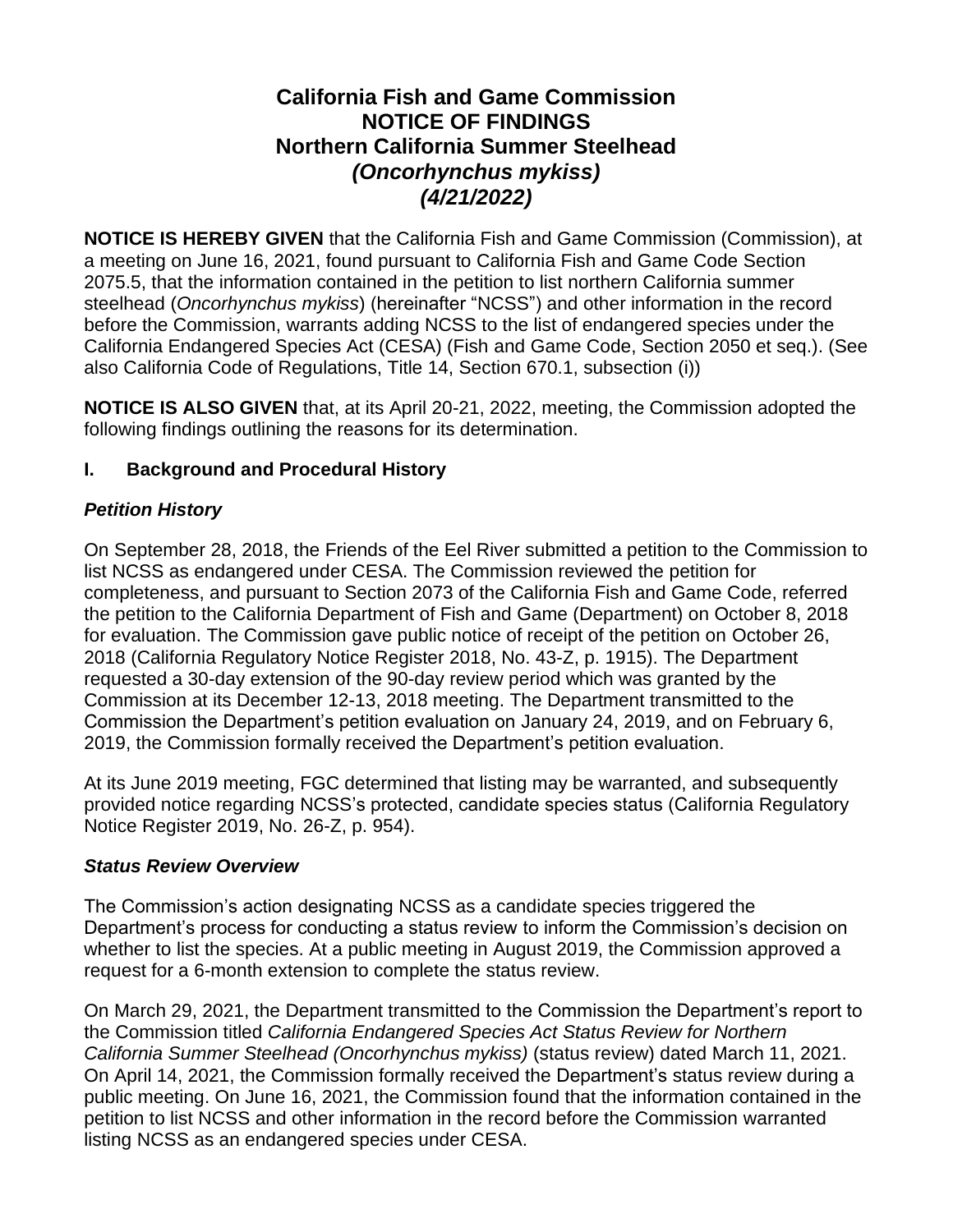## *Species Description*

## *Steelhead*

*Oncorhynchus mykiss* is a species of salmonid native to cold-water tributaries of the Pacific Ocean in Asia and North America. *Oncorhynchus mykiss* includes multiple subspecies and several ecotypic forms, including resident and anadromous forms which are detailed in the petition and status review. Steelhead are the anadromous<sup>1</sup> ecotype of *Oncorhynchus mykiss* and are found in Asia and North America, occurring in North American watersheds from Alaska to Southern California (Light et al. 1989; CDFW 2021). Steelhead are the most widely present ecotype of all the Pacific salmonids, occupying nearly all ocean-connected streams throughout their range (Garza et al. 2014; CDFW 2021).

There are numerous non-taxonomic units or runs (below the species level), or nontaxa, of *Oncorhynchus mykiss* in California (Friends of Eel River 2018). The most commonly recognized nontaxa are defined by their migration types (i.e., anadromous or resident) or their seasonal run timing (i.e., summer or winter), though *Oncorhynchus mykiss* cannot be differentiated by seasonal run timing or anadromy through classical taxonomy (Behnke 1972; Wilson et al. 1985; Hayes et al. 2008).

Steelhead exhibit two seasonal run types; winter, also called ocean-maturing or mature migrating, and summer, also called stream-maturing or premature migrating (Withler 1966; CDFW 2021). The names of these two run types are reflective of the time of year the fish reenter the estuaries and rivers as adults in their upriver migration to reproduce (Busby et al. 1996; Moyle 2002).

The life cycle, physiology, diet, and habitat needs are detailed in the petition and status review.

## *Northern California Summer Steelhead (NCSS)*

NCSS currently occupy fluvial habitat from Redwood Creek in northern Humboldt County south to the Mattole River, though they do not occur in all watersheds within this range (CDFW 2021). NCSS are categorized by the Department, for purposes of evaluating this potential listing, within a larger Northern California steelhead distinct population segment (DPS) as one of two regional ecotypes –summer and winter (Pearse et al. 2019; CDFW 2021).

NCSS are included in two NMFS-defined geographic diversity strata: Northern Coastal and North Mountain Interior; these two diversity strata encompass 10 historically functionally independent summer steelhead populations (NMFS 2016b). The NCSS range encompasses Redwood Creek, the Mad River, and the Mattole River as well as sectors of the Eel River watershed including the Middle Fork Eel River and the Van Duzen River (Moyle et al. 2017).

## **II. Statutory and Legal Framework**

The Commission, as established by the California State Constitution, has exclusive statutory authority under California law to designate endangered, threatened, and candidate species under CESA. (Cal. Const., art. IV, § 20, subd. (b); Fish & G. Code, § 2070.) The CESA listing process for NCSS began in the present case with the petitioners' submittal of the petition to the

 $1$  Anadromous referring to the trait of migrating to the ocean as juveniles, and from the sea up into fresh water to spawn.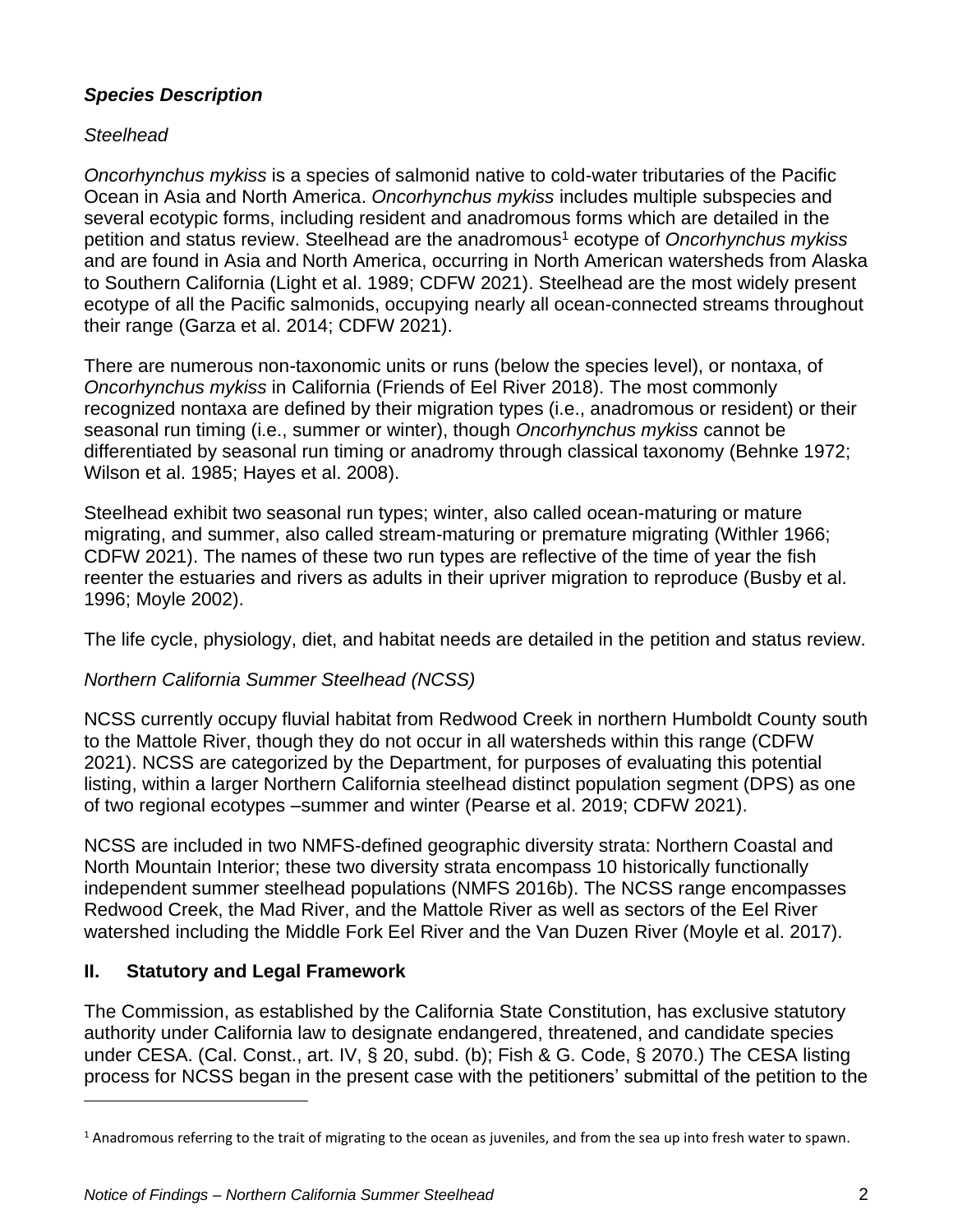Commission. The regulatory and legal process that ensued is described in some detail in the preceding section, along with related references to the Fish and Game Code and controlling regulation. The CESA listing process generally is also described in some detail in published appellate case law in California, including:

- Mountain Lion Foundation v. California Fish and Game Commission (1997) 16 Cal.4th  $105$ ;
- California Forestry Association v. California Fish and Game Commission (2007) 156 Cal.App.4th 1535;
- Center for Biological Diversity v. California Fish and Game Commission (2008) 166 Cal.App.4th 597;
- Natural Resources Defense Council v. California Fish and Game Commission (1994) 28 Cal.App.4th 1104;
- Central Coast Forest Association v. California Fish and Game Commission (2017), 2 Cal. 5th 594; and
- Central Coast Forest Association v. California Fish and Game Commission (2018) 18 Cal. App. 5th 1191.

The "is warranted" determination at issue here stems from Commission obligations established by Fish and Game Code Section 2075.5. Under the provision, the Commission is required to make one of two findings for a candidate species at the end of the CESA listing process; namely, whether listing a species is warranted or is not warranted. Here, with respect to NCSS, the Commission made the finding under Section 2075.5(e)(2) that listing NCSS is warranted.

The Commission was guided in making its determinations by statutory provisions and other controlling law. The Fish and Game Code, for example, defines an endangered species under CESA as "a native species or subspecies of a bird, mammal, fish, amphibian, reptile or plant which is in serious danger of becoming extinct throughout all, or a significant portion, of its range due to one or more causes, including loss of habitat, change in habitat, over exploitation, predation, competition, or disease." (Fish & G. Code, § 2062.) Similarly, the Fish and Game Code defines a threatened species under CESA as "a native species or subspecies of a bird, mammal, fish, amphibian, reptile or plant that, although not presently threatened with extinction, is likely to become an endangered species in the foreseeable future in the absence of the special protection and management efforts required by this chapter." (*Id*., § 2067.)

The Commission also considered Title 14, Section 670.1, subsection (i)(1)(A), of the California Code of Regulations in making its determination regarding NCSS. This provision provides, in pertinent part, that NCSS shall be listed as endangered or threatened under CESA if the Commission determines that its continued existence is in serious danger or is threatened by any one or any combination of the following factors:

- 1. Present or threatened modification or destruction of its habitat;
- 2. Overexploitation;
- 3. Predation;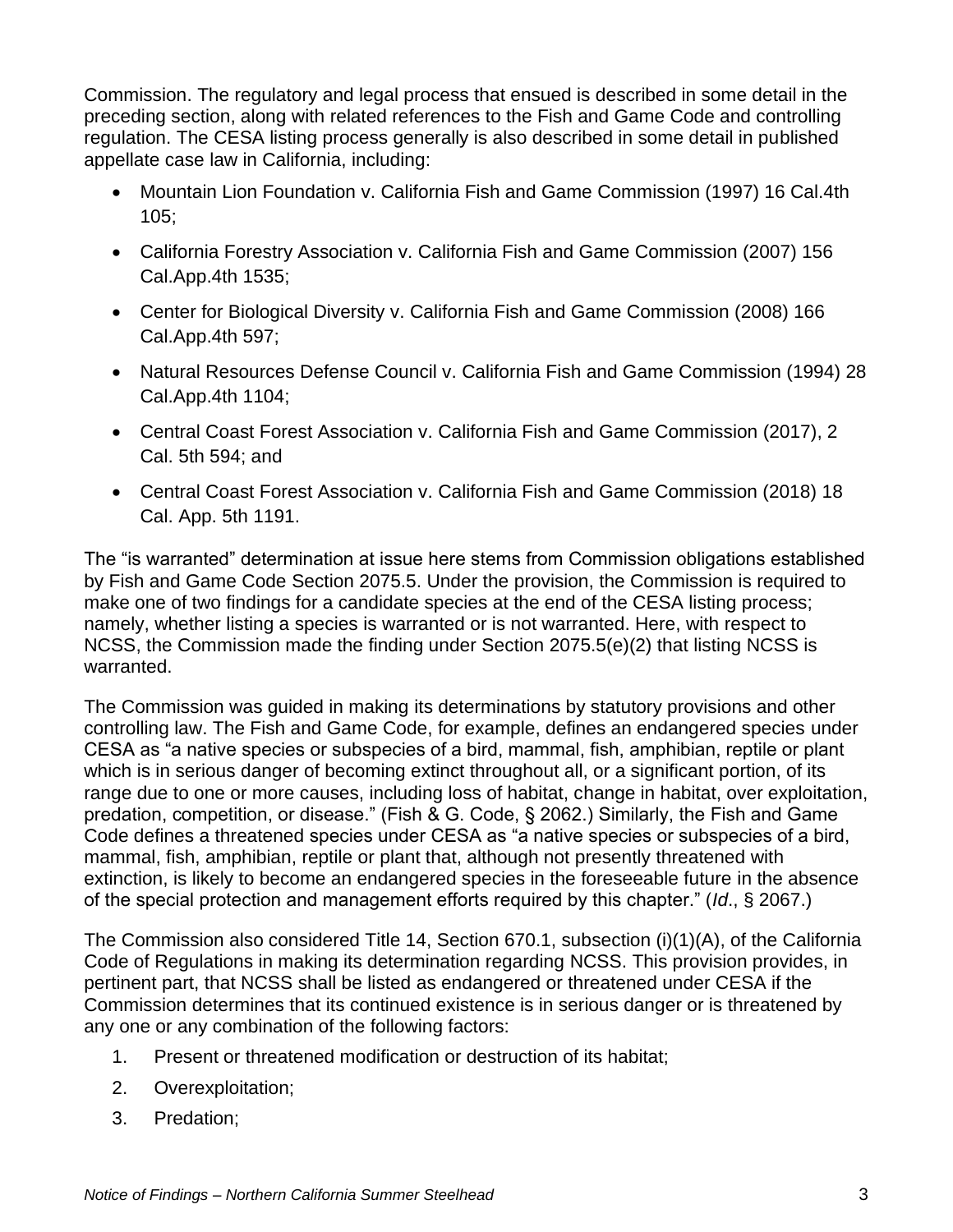- 4. Competition;
- 5. Disease; or
- 6. Other natural occurrences or human-related activities.

Fish and Game Code Section 2070 provides similar guidance, providing that the Commission shall add or remove species from the list of endangered and threatened species under CESA only upon receipt of sufficient scientific information that the action is warranted. Similarly, CESA provides policy direction not specific to the Commission per se, indicating that all state agencies, boards, and commissions shall seek to conserve endangered and threatened species and shall utilize their authority in furtherance of the purposes of CESA. (Fish & G. Code, § 2055.) This policy direction does not compel a particular determination by the Commission in the CESA listing context. Nevertheless, "'[l]aws providing for the conservation of natural resources' such as the CESA are of great remedial and public importance and thus should be construed liberally." (*California Forestry Association v. California Fish and Game Commission*, supra, 156 Cal. App.4th at pp. 1545-1546, citing *San Bernardino Valley Audubon Society v. City of Moreno Valley* (1996) 44 Cal.App.4th 593, 601; Fish & G. Code, §§ 2051, 2052.)

Finally, in considering the six identified factors, CESA and controlling regulations require the Commission to actively seek and consider related input from the public and any interested party. (See, e.g., Id., §§ 2071, 2074.4, 2078; Cal. Code Regs., tit. 14, § 670.1, subd. (h).) The related notice obligations and public hearing opportunities before the Commission are also considerable. (Fish & G. Code, §§ 2073.3, 2074, 2074.2, 2075, 2075.5, 2078; Cal. Code Regs., tit. 14, § 670.1, subds. (c), (e), (g), (i); see also Gov. Code, § 11120 et seq.) The referenced obligations are in addition to the requirements prescribed for the Department in the CESA listing process, including an initial evaluation of the petition, a related recommendation regarding candidacy, and a review of the candidate species' status, culminating with a report and recommendation to the Commission as to whether listing is warranted based on the best available science. (Fish & G. Code, §§ 2073.4, 2073.5, 2074.4, 2074.6; Cal. Code Regs., tit. 14, § 670.1, subds. (d), (f), (h).)

### **III. Factual and Scientific Bases for the Commission's Final Determination**

The factual and scientific bases for the Commission's determination that designating NCSS as an endangered species under CESA is warranted are set forth in detail in the Commission's record of proceedings, including the petition (Friends of the Eel River 2018); the Department's petition evaluation report; the Department's status review (CDFW 2021); written and oral comments received from members of the public, the regulated community, tribal entities, and the scientific community; and other evidence included in the Commission's record of proceedings.

The Commission determines that the continued existence of NCSS in the State of California is in serious danger or threatened by one or a combination of the following factors as required by the California Code of Regulations, Title 14, Section 670.1, subsection (i)(1)(A):

- 1. Present or threatened modification or destruction of its habitat;
- 2. Overexploitation;
- 3. Predation;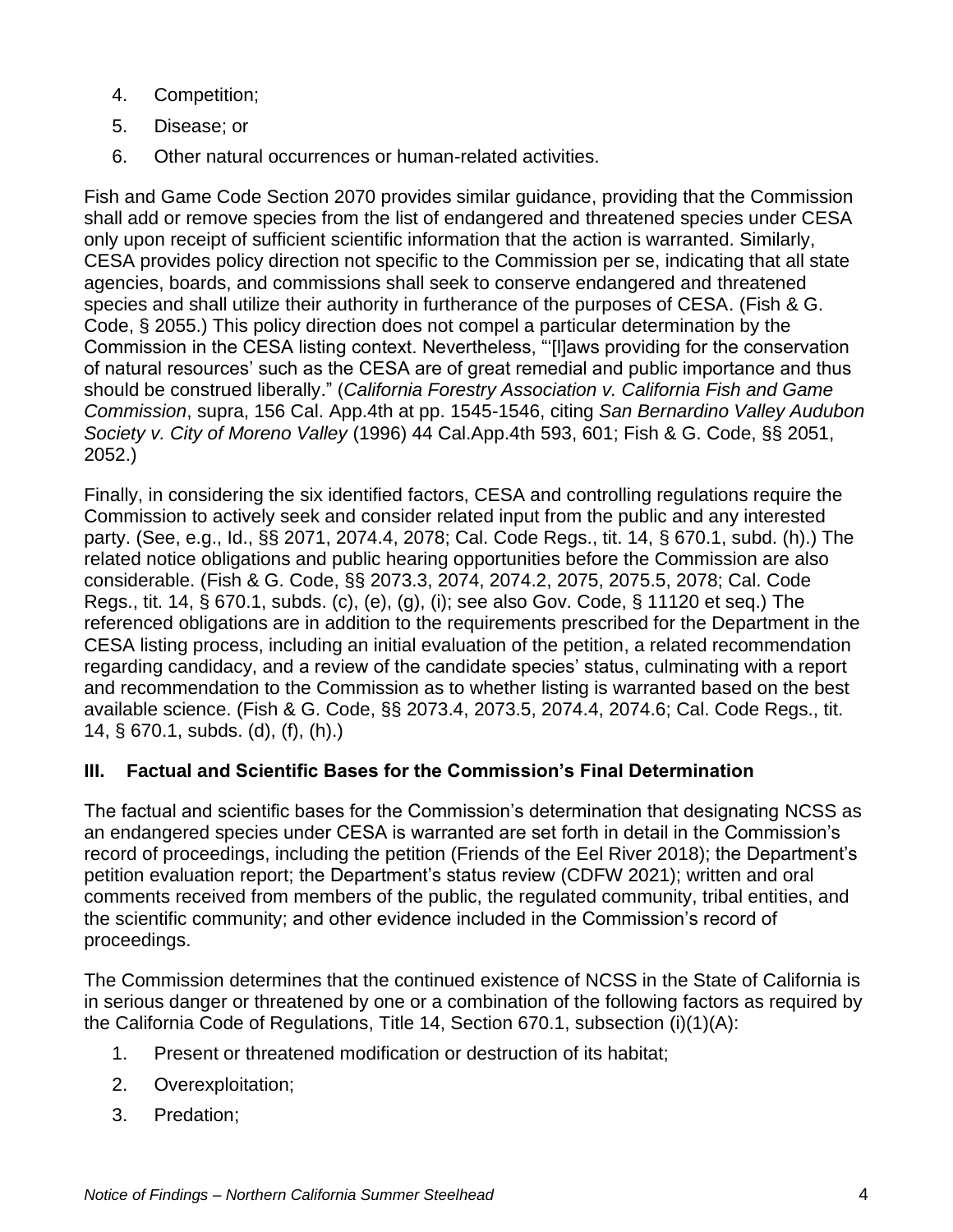- 4. Competition;
- 5. Disease; or
- 6. Other natural occurrences or human-related activities.

The Commission also determines that the information in the Commission's record constitutes the best scientific information available and establishes that designating NCSS as an endangered species under CESA is warranted. Similarly, the Commission determines that NCSS is in serious danger of becoming extinct throughout all, or a significant portion, of its range due to one or more causes, including loss of habitat, change in habitat, overexploitation, predation, competition, or disease.

The items highlighted here and detailed in the following section represent only a portion of the complex issues aired and considered by the Commission during the CESA listing process for NCSS. Similarly, the issues addressed in these findings represent some, but not all of the evidence, issues, and considerations affecting the Commission's final determination. Other issues aired before and considered by the Commission are addressed in detail in the record before the Commission, which record is incorporated herein by reference.

# *Background*

The Commission has previously listed units at a lower level than a taxonomic subspecies, in each case making a factually-specific determination as to whether the unit was appropriate to list under CESA. In 2004, the Commission listed two evolutionarily significant units (ESUs) of coho salmon, a decision that was upheld in *California Forestry Association v. California Fish and Game Commission*. In 2016, the Commission listed an ESU of fisher. In 2020, the Commission listed five clades of the foothill yellow-legged frog; a clade, also referred to as a monophyletic group, is a branch on a phylogenetic tree that contains a group of lineages comprised of an ancestor and all its descendants. In 2021, the Commission listed an ecotype of Chinook salmon – the Upper Klamath-Trinity Spring Chinook Salmon – as a threatened species.

The Commission bases its "is warranted" finding for NCSS most fundamentally on its determination that NCSS qualifies as a "subspecies" as specified in CESA sections 2062 and 2067. The qualification is based on the discreteness (when compared to other ecotypes) and significance of NCSS within the state of California (Fraser 2001; Waples 1991, 1995; Moran et al. 1994; de Guia and Saitoh 2007), coupled with the threats faced due to relatively small abundances, habitat loss and alteration, overexploitation, and climate change (Friends of the Eel River 2018; CDFW 2021; Moyle et al. 2008). Construing "subspecies" under this framework supports the preservation of important elements of genetic diversity, which has been shown to support long-term species conservation (Frankham 2005; Frankham 1996; Waples and Lindley 2018) and is important to fulfill the purpose of CESA of biodiversity preservation.

## *Qualification for Listing*

The petition specifically refers to NCSS as a subspecies. and argues as to why NCSS should be considered as such. In making a recommendation to the Commission, the Department deemed that NCSS was best understood as an ecotype of a larger combined Northern California steelhead DPS composed of NCSS and Northern California winter steelhead, and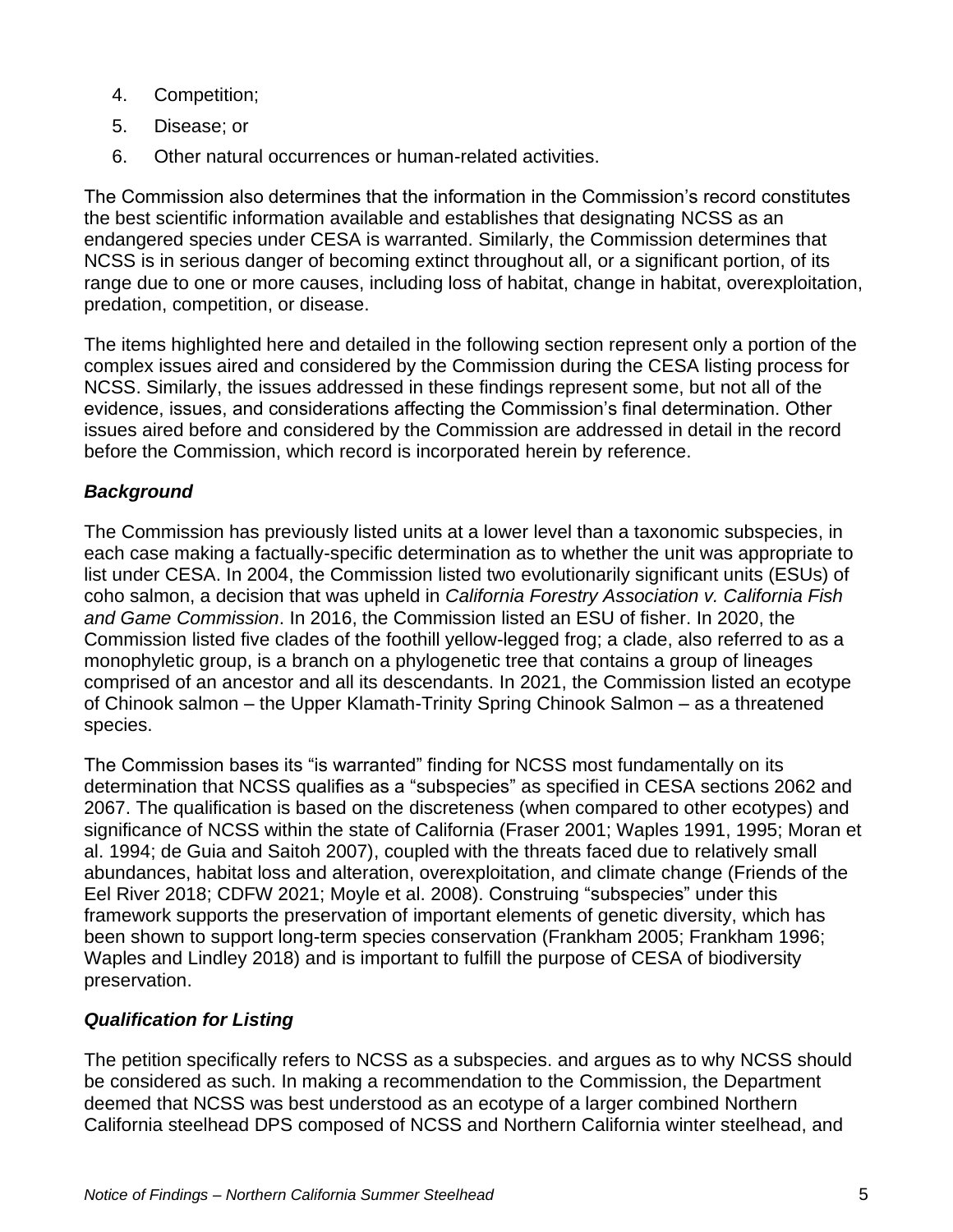from that the Department concluded that NCSS does not itself constitute an independent subspecies. Following from this conclusion, the Department recommended against listing NCSS (CDFW 2021). The Commission must make its own factually-specific determination as to whether NCSS qualifies for listing, supported by CESA and relevant case law.

Although summer and winter steelhead are not thought to be separate taxonomic subspecies, the genetics of NCSS distinguishes it from individuals in the winter ecotype, due to a specific genomic region highly correlated with migration timing (Hess et al. 2016; Prince et al. 2017; Micheletti et al. 2018; Ford et al. 2020). Summer and winter steelhead are more closely related within individual watersheds (Chilcote et al. 1980; Waples et al. 2004; Kinziger et al. 2013; Arciniega et al. 2016), and the National Marine Fisheries Service, accordingly, defines steelhead DPSs largely by geography (NMFS 2016a; Laird et al. 1995). Nevertheless, the summer and winter steelhead ecotypes do exhibit meaningful distinction in run time, and NCSS represents an important diversity component of the species (Kannry et al. 2020; Ford et al. 2020).

Summer and winter steelhead interbreed and can form heterozygous offspring at the GREB 1L/ROCK 1 gene region (Prince et al. 2017; Pearse et al. 2019), and these heterozygous fish are themselves capable of breeding. Heterozygotes may exhibit intermediate run timing, in the late summer to fall (Pearse et al. 2019; Greacen 2021). Adult heterozygotes may have reduced fitness (Pearse et al. 2019; Micheletti et al. 2018; Greacen 2021; Papa et al. 2007), and fish that migrate at that time may face substandard conditions, including river temperature (Quinn et al. 2016; Willis et al. 2020), although specific NCSS heterozygote persistence patterns have yet to be studied in detail. High heterozygote numbers may be a consequence of relatively small populations and disconnection from upstream habitats (Ford et al. 2020; Greacen 2021). Heterozygotes are likely an important mechanism for the spread and maintenance of the early migration alleles over long time scales (Ford et al. 2020).

The genetically-based run-time discreteness of summer and winter life history variants is meaningful, given that it expresses as the seasonal run in a very precise (albeit not perfectly exact) relationship (Hess et al. 2016; Prince et al. 2017; Micheletti et al. 2018; Ford et al. 2020). Although the two ecotypes are not completely distinct, and future developments may refine the understanding of how genetics (including GREB1L) define summer and winter runs (Ford et al. 2020), the two ecotypes are notably separate from each other as a consequence of genetic, ecological, and behavioral factors (e.g., Leider et al. 1984).

The summer run-time of NCSS provides a unique, adaptive contribution to the species. The run-time differentiation allows access to disparate habitat conditions during the return migration, conferring a significant adaptive consequence but also makes them particularly vulnerable to habitat degradation (Ford et al. 2020; Pearse et al. 2019). The summer-run metapopulation<sup>2</sup> brings important diversity to the species that increases its chances of surviving when faced with natural and human-caused environmental change and environmental stochasticity. This critical life history variant, shared across watersheds despite their more distant evolutionary lineage through isolation by distance (Bjorkstedt et al. 2005;

 $<sup>2</sup>$  The metapopulation framework can be a useful concept to understand NCSS dynamics because (i) the various NCSS</sup> spawning habitats are discrete and are separated by a matrix of unsuitable habitat; (ii) there is sufficient asynchrony in the population dynamics of local populations, such that some may persist while others may not, and (iii) some NCSS stray from their natal population, linking the disparate populations via dispersers.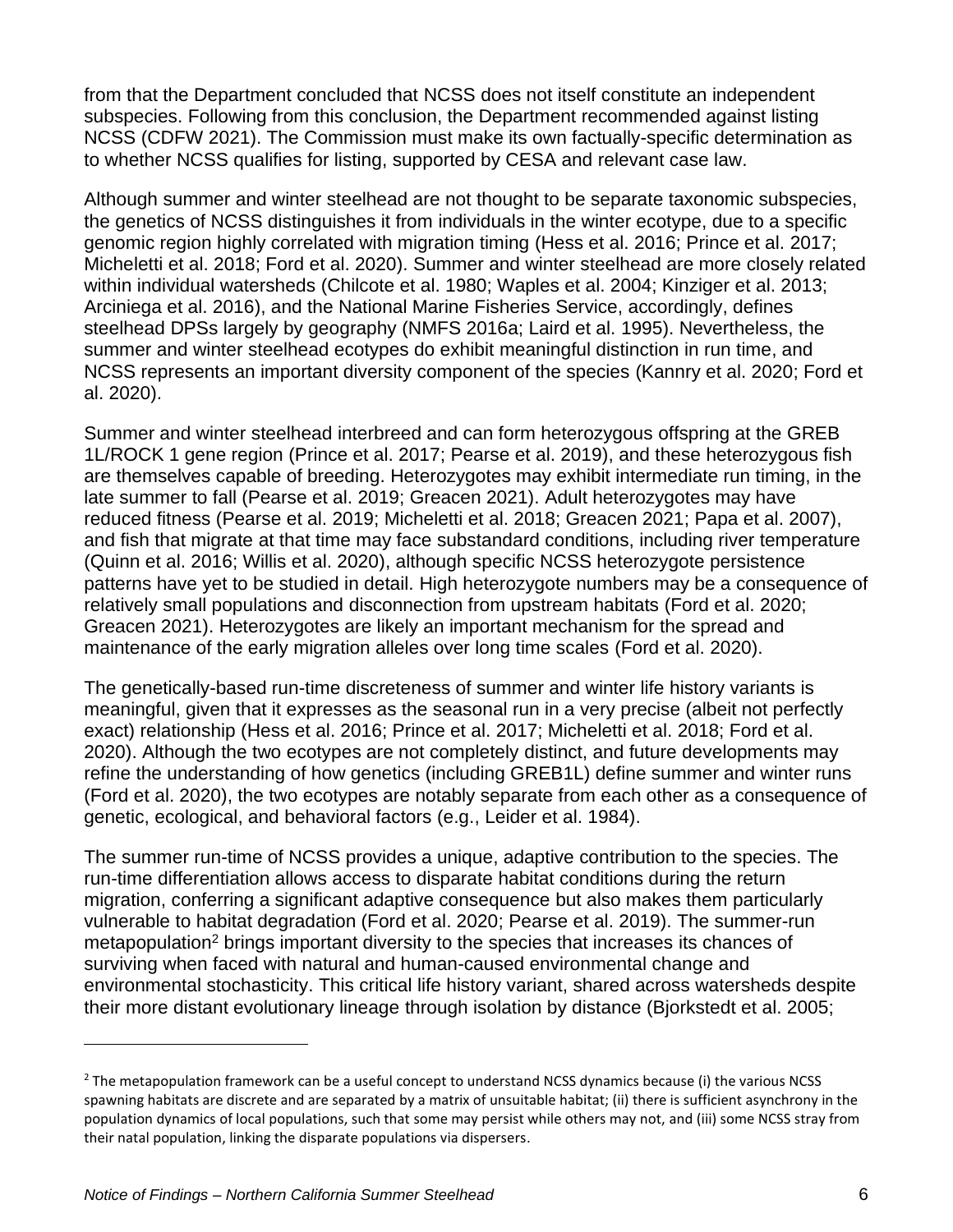Arcinega et al. 2016; Nielsen 1999; Pearse et al. 2007; Garza et al. 2014; Reisenbichler et al. 1992), allows NCSS to persist in a unique ecological setting, with dissimilar habitat conditions to its winter counterpart, providing the (taxonomic) species with population diversity and protection against adverse winter conditions.

The best available genetic and evolutionary information indicates that run-timing genetics (at the GREB1L/ROCK1 locus) manifested from a single evolutionary event (Prince et al. 2017; Ford et al. 2020). Given its evolutionary history, run-timing in the summer is unlikely to evolve again in northern California steelhead over ecological time scales should it disappear (Ford et al. 2020; Prince et al. 2017). In the case of reestablishment following localized losses, there is evidence (from other species) to suggest that reintroduction through intra-basin migration from another source population (Thompson et al. 2020) or through heterozygotes (CDFW 2021) may be possible, but ultimately the likelihood of success is unknown (Greacen 2021).

Although the relationship between the genetic makeup of a particular fish is very closely related to its run timing, some variation is recognized in when it may choose to return from the ocean, even among homozygous individuals (Ford et al. 2020). That is, an individual with homozygous summer alleles may return well into the winter, and vice versa. Ultimately however, the strong associative link between observed run timing and NCSS's genetic composition (Hess et al. 2016; Prince et al. 2017; Micheletti et al. 2018; Ford et al. 2020) suggests an important genetic role in its inclination to migrate at a particular time of year. Therefore, the fundamental determinant of whether a fish is a NCSS is its genetic makeup; only North Coast steelhead that possess homozygous alleles associated with the summer return are classified as NCSS, for the purposes of this CESA listing.

Based on the foregoing factors, the Commission finds NCSS qualifies as a subspecies under CESA.

### *Threats*

NCSS is endangered due to:

- present or threatened modification of its habitat;
- overexploitation;
- predation; and
- other natural events or human-related activities

NCSS is protected as threatened under the federal Endangered Species Act, as part of the listed Northern California steelhead DPS, which includes NCSS and winter steelhead (50 Code of Fed. Regs. 17.11 and 223.102).

### *Present or Threatened Modification or Destruction of Habitat*

While there is spatial overlap between summer and winter steelhead, which can foster interbreeding, NCSS can often be found in higher reaches of watersheds in which they occur (Friends of the Eel River 2018). They specialize in climbing river roughs and difficult-tonavigate water stretches, to reach pools and other upstream holding areas that are difficult to reach for winter steelhead (Kannry et al. 2020). Still, major dams do obstruct passage to historic spawning habitat, including Matthews Dam on the Mad River and Scott Dam on the Eel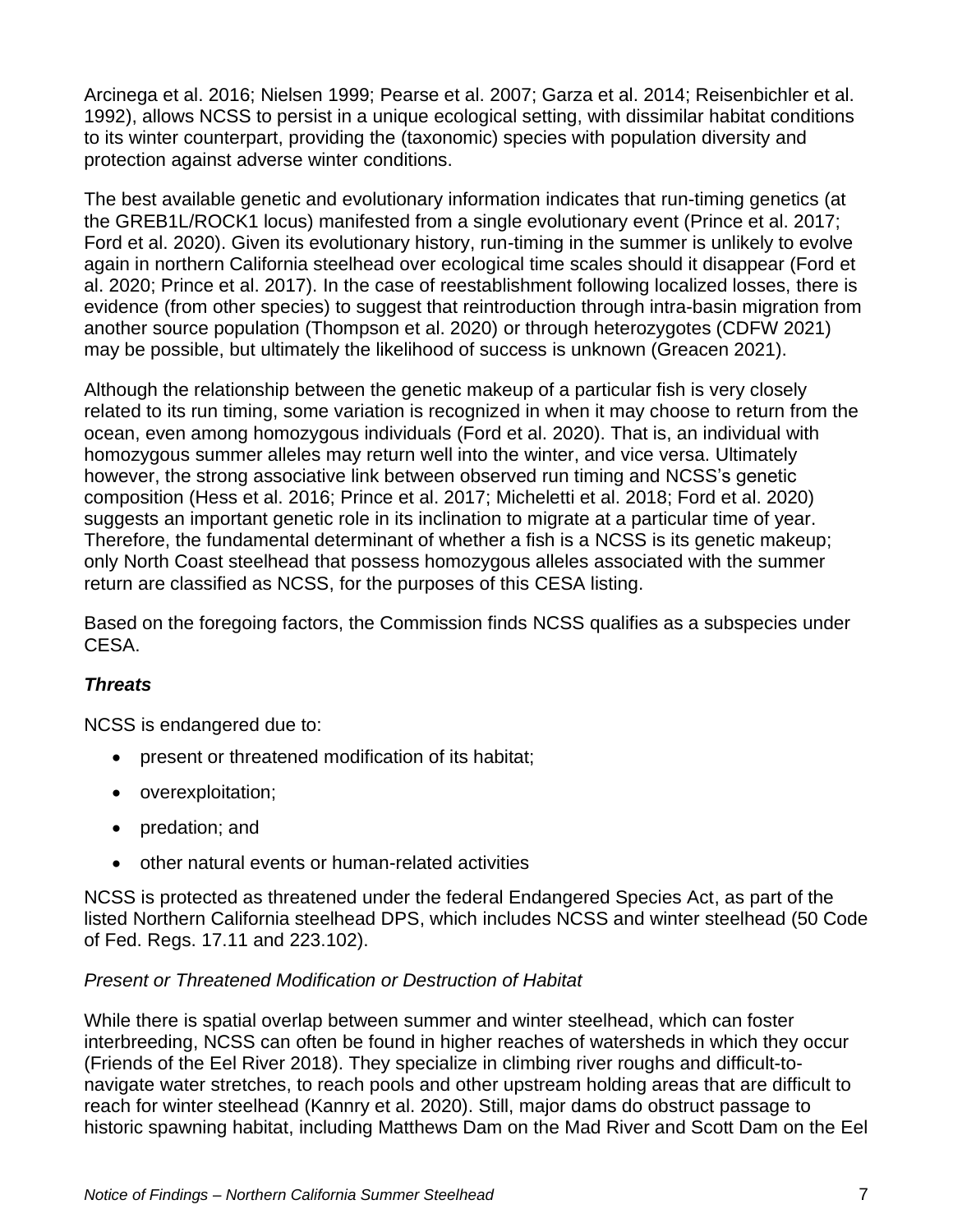River (NMFS 2005; Cooper 2017). The majority of NCSS are in the Eel and Mad Rivers combined (NOAA 2016; Greacen 2021). Additionally, dams and other large barriers may prevent anadromy in steelhead populations that have been isolated above them (Kannry et al. 2020).

Particularly problematic natural obstructions may also isolate significant portions of habitat, particularly during sustained periods of lower flows (CDFW 2021). Even small migration barriers may cause losses to genetic diversity (Waples et al. 2008).

Because NCSS hold for nine to twelve months before spawning, they may be subject to amplified exposure to adverse riverine conditions – even temporary perturbations. To complete their reproductive cycle, they require (1) deep, cold pools with riparian cover for holding (Baigún 2000, 2003; Nakamoto 1994; High et al. 2006; Nielsen and Lisle 1994), (2) loose gravel and adequate flows for spawning, and (3) sufficient flows, cool temperatures, and protection from predators for rearing (CDFW 2021). Changes in these factors have been suspected in the historical alteration of steelhead migration patterns (Robards and Quinn 2002).

Significant land uses that adversely affect conditions necessary for the NCSS life cycle include water use (particularly from noncompliant sites), mining, timber production, deforestation, road construction and maintenance, livestock grazing, and agriculture (CDFW 2021; Dillis et al. 2019). Effects from illegal cannabis operations can include both water diversions and the introduction of pollutants. Flood events (Jowett and Richardson 1989) and unstable geology have also contributed to NCSS habitat loss (Waples et al. 2008; CDFW 2021; Becker and Reining 2009), the effects of which can be amplified when experienced by small abundances. Wildfires present an ever-increasing threat to riparian habitat (Friends of the Eel River 2018). These threats have contributed to an overall contraction of available habitat for NCSS, and on balance the threats facing NCSS are increasing.

Therefore, the Commission finds habitat modification and destruction to be a significant threat to the continued existence of NCSS.

### *Overexploitation*

There are currently no fisheries that target NCSS for harvest. (CDFW 2021). However, anecdotal evidence of poaching exists, especially in remote areas of NCSS watersheds (CDFG 1966 – 2018; CDFW 2021). There are no directed studies that quantify illegal take or identify poaching to be at a level that would affect NCSS abundance, though illegal activities are notoriously difficult to quantify. Still, NCSS are unusually vulnerable to fishing pressure given their high visibility and tendency to remain in holding pools, even when disturbed (CDFW 2021). Poaching continues to plague NCSS due to the difficulties with providing substantial law enforcement in such remote areas (Moyle et al. 2008). Even when released after being caught, steelhead can suffer an increased risk of mortality (Twardek et al. 2018), which can be exacerbated by warmer temperatures (Taylor and Barnhart 1996).

Therefore, the Commission finds overexploitation to be a significant threat to the continued existence of NCSS.

### *Predation*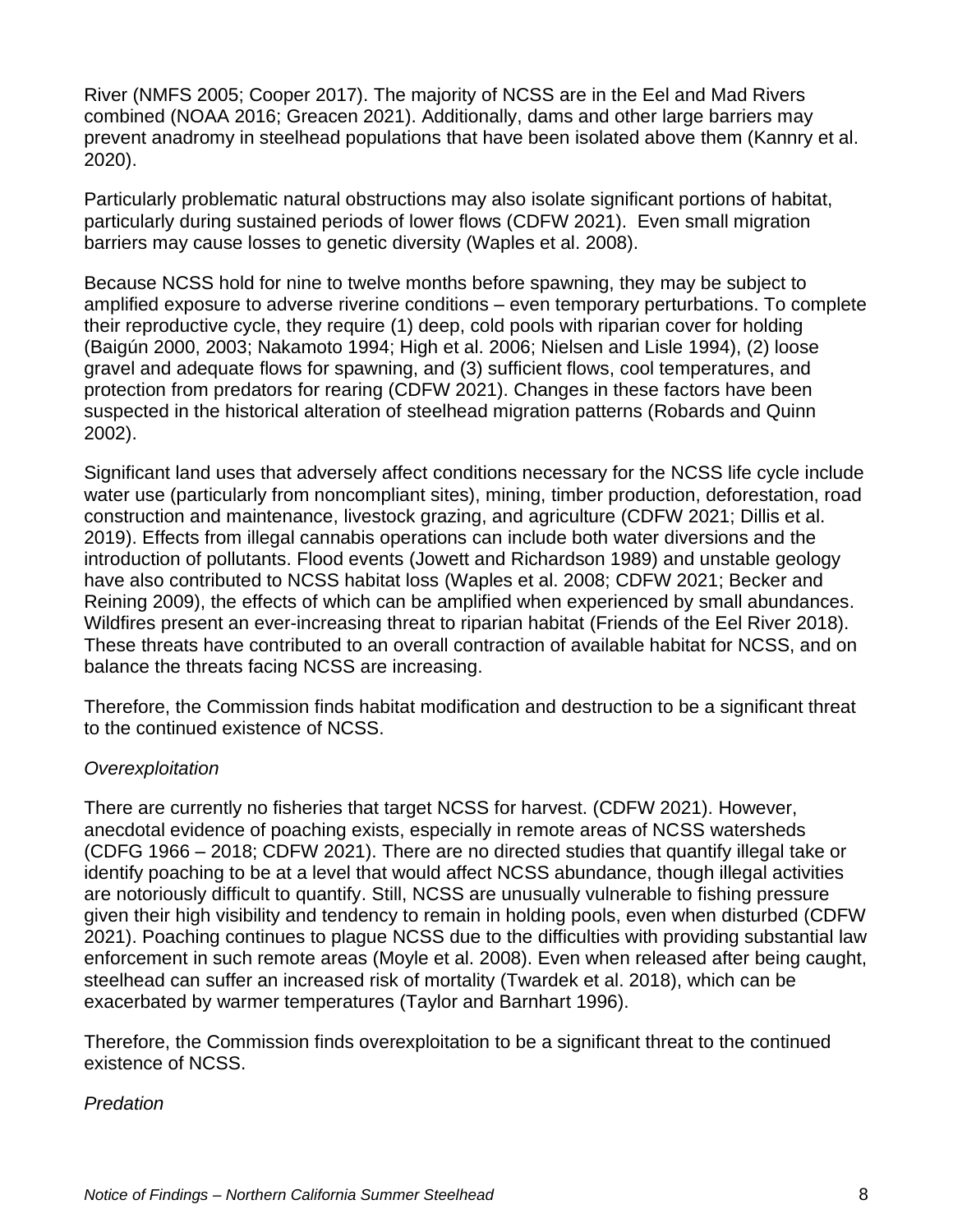NCSS life history renders the species significantly more vulnerable to predation than winter run steelhead, particularly when the adults are in-river. With very small populations of NCSS in some of the watersheds where NCSS occur, high predation rates on adults could reduce or even eliminate successful spawning at a given location for a particular year.

The introduction of Sacramento pikeminnow to the Eel River watershed has significantly increased the impact of predation on NCSS (Yoshiyama and Moyle 2010; NMFS 2005). While pikeminnow are native to California, and even to the Russian River immediately to the south, they are not native to the Eel River. Recent geomorphic and hydrological changes in the upper Eel River are conducive to growing pikeminnow populations (Yoshiyama and Moyle 2010), particularly warmer water (Good et al. 2005). Negative effects from pikeminnow may be amplified when steelhead abundances are low, and pikeminnow may prove a significant barrier to recovery in the Eel River (Yoshiyama and Moyle 2010).

Predation in the marine environment is less understood. Increases in pinniped abundances and the relatively high prevalence of predatory wounds on returning steelhead may signal that ocean predation may warrant greater concern (CDFW 2021).

NCSS are particularly susceptible to impacts from these predation threats due to the very low population numbers (Friends of the Eel River 2018). Additionally, water depth and complex habitat structure may help salmonids deal with predation (Lonzarich and Quinn 1995), so changes in habitat configurations may increase the level and significance of predation. Overall, predation is likely a moderate threat on NCSS, although when combined with other threats (e.g., warming temperatures that stress fish, declines in habitat quality that degrade NCSS ability to handle predators), predation impacts may increase in the future.

Therefore, the Commission finds predation to be a significant threat to the persistence of NCSS.

*Other Natural Occurrences or Human-Related Activities*

### Small Populations

Small, isolated populations are inherently vulnerable to increased impacts from other identified threats and extinction generally. NCSS populations are likely far below historical abundances (CDFW 2021). NCSS populations in Redwood Creek have been declining recently, Middle Fork Eel River populations (the most robust of all NCSS populations) have been declining over a longer term. While other populations show either no statistically significant trends or do not have reliable trend estimates, all surveyed populations are either at low-to-moderate numbers or have already been extirpated. All NCSS population segments face a high risk of extinction (CDFW 2021).

Cohort Replacement Rate, one indicator of NCSS productivity, has been declining for all population segments in the most recent years (CDFW 2021). NMFS viability targets (2500 adult summer steelhead per generation) have not been met for all NCSS population segments with long-term survey data (CDFW 2021). Competition from brown trout (CDFW 2021) may also exacerbate the risks from small population sizes.

Therefore, the Commission finds small population sizes to be a threat to the persistence of NCSS.

#### Climate Change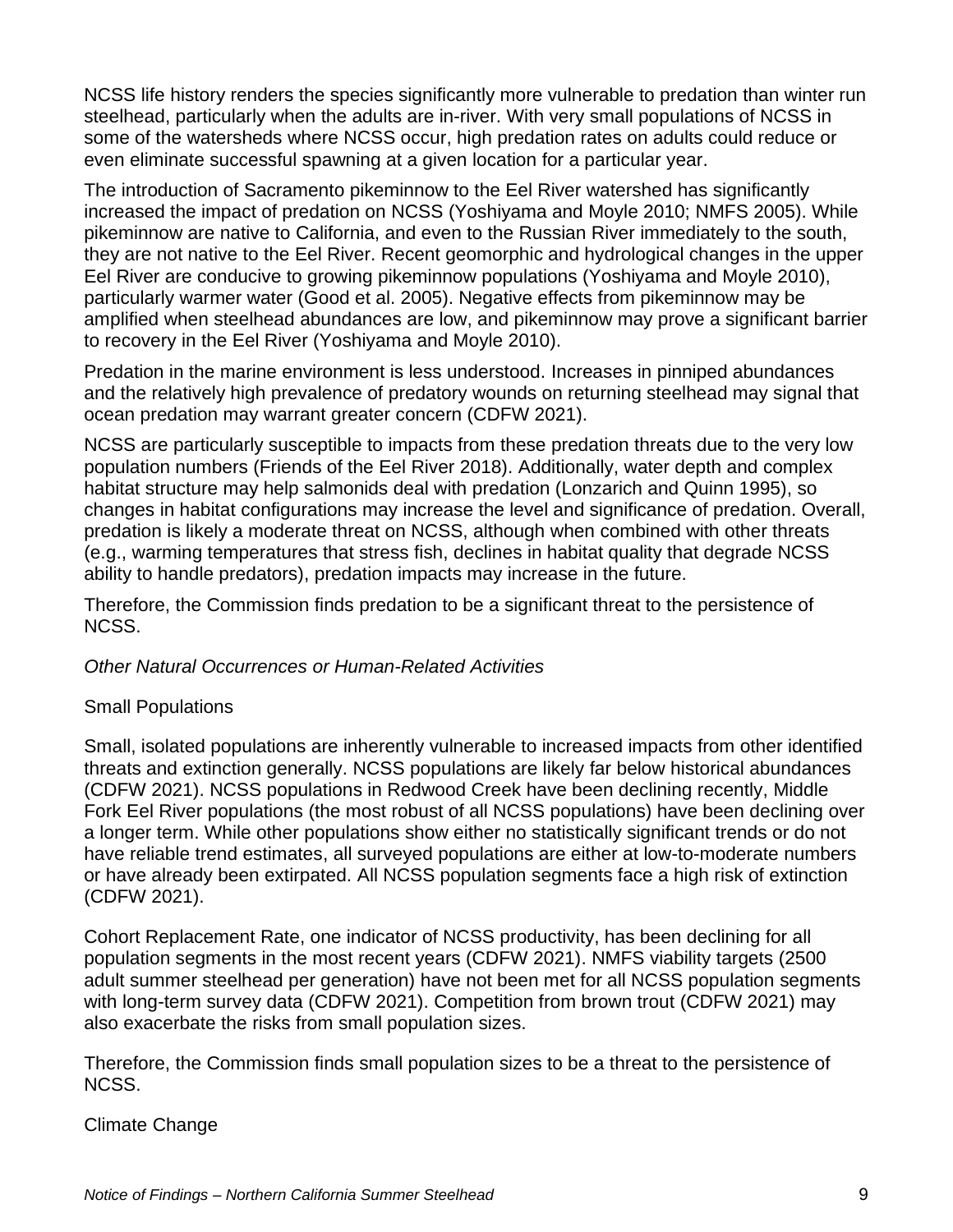The Earth's climate is warming, and the primary causes are greenhouse gas emissions and deforestation (IPCC 2007; USGCRP 2009; USGCRP 2017). Since 1900, global average temperature has increased 0.7° C (NRC 2006) due to carbon dioxide emissions. Ice core data indicates that atmospheric carbon dioxide is currently 30% greater than its peak in the last 800,000 years. Over the last 150 years, carbon dioxide levels have increased 37.5% (CDFW 2021).

Greenhouse gas increases have resulted in changes in seasonal precipitation, decreased snowpack, earlier snowmelt, and increased storm severity (USGCRP 2009; USGCRP 2017), 0.1° C increase in seas surface temperature since 1961 and increased ocean acidification (USGCRP 2009), 203 mm increase in sea level after approximately 2000 years of stability (USGCRP 2009), and approximately a 20% decrease in the amount of arctic sea ice since the 1950s (Curran et al. 2003).

If current conditions remain unchanged, studies project that global climate will change drastically. Projections include an increase of  $1.1 - 6.4$ ° C in average global surface temperature (USGCRP 2009), sea level rise of 1 – 3 m (IPCC 2007; USGCRP 2009; USGCRP 2017), and greater extremes in storm events and wildfire (Krawchuck et al. 2009).

A warming climate is likely to result in poorer future environmental conditions for California's salmonids in general (Isaak et al. 2018; Katz et al. 2012; Crozier et al. 2019), including for steelhead in other areas (McCarthy et al. 2009; Sloat and Osterback 2013; Robards and Quinn 2002), and for NCSS specifically (CDFW 2021).

With the impending effects of climate change, the limited amount of NCSS habitat will likely continue to decline in quality and extent; California's north coast may experience pronounced climate change impacts including rising water temperatures, intensified flooding, more frequent and persistent drought conditions, lower summer baseflows, altered hydrography especially in watersheds impacted by snowmelt and large-scale historical logging, ocean acidification, increased wildfires, and sea level rise (CDFW 2021).

Additionally, changing climate could adversely affect marine habitats during the life stages in which NCSS inhabits the ocean (Hayes et al. 2016; CDFW 2021; Thalmann et al. 2020), including changes in temperature, salinity, pH, and nutrient availability, influencing the availability of food, predation rates, and other factors.

Therefore, the Commission finds climate change to be a threat to the persistence of NCSS.

Therefore, the Commission finds the natural occurrences or human-related activities discussed above to be a significant threat to the continued existence of NCSS.

### *Conclusion*

The continued existence of NCSS is in serious danger or threatened by significant threats, including present or threatened modification or destruction of habitat, overexploitation, predation, and other natural events or human-related activities.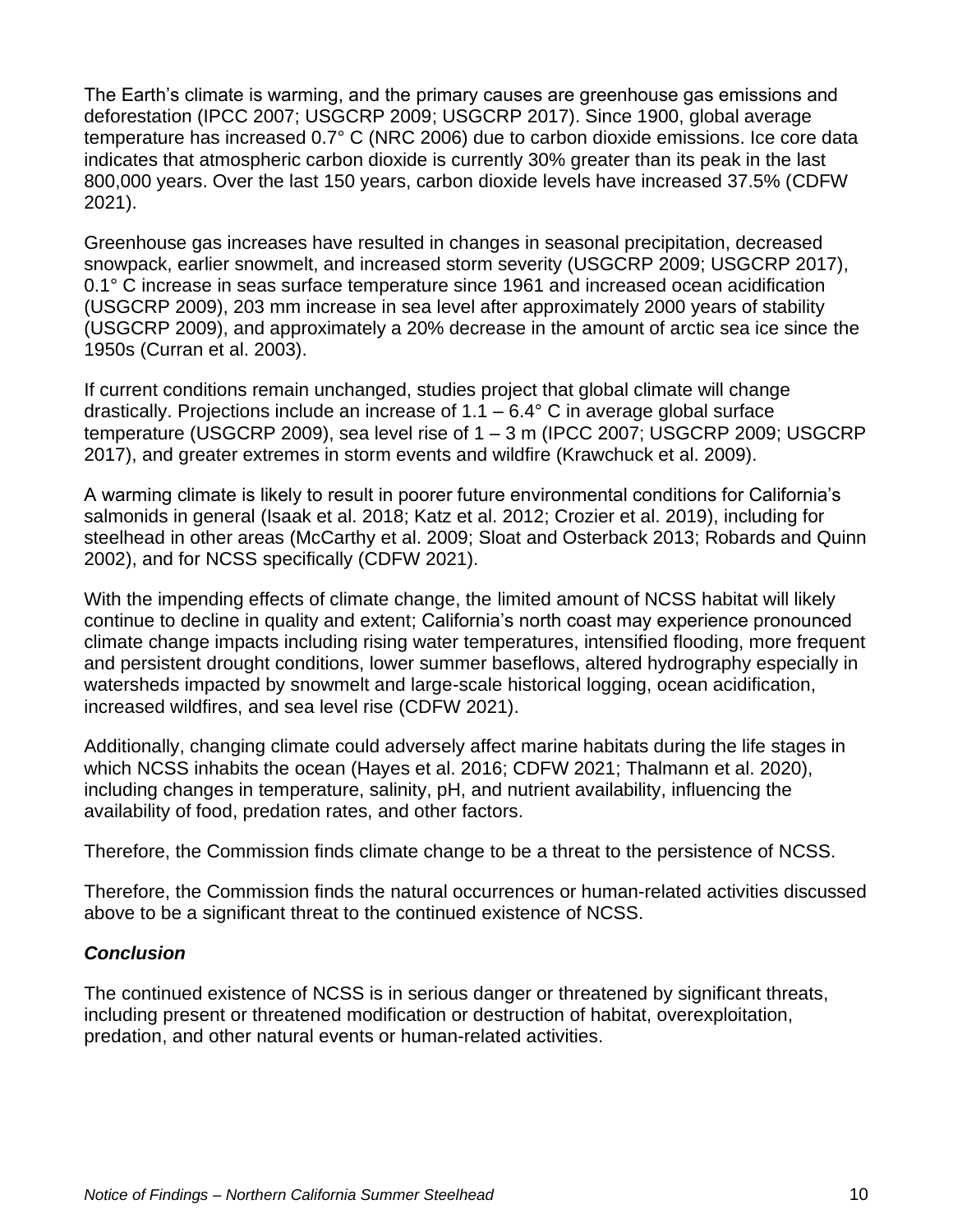## **IV. Final Determination by the Commission**

The Commission has weighed and evaluated the information for and against designating NCSS as an endangered species under CESA; this information includes scientific and other general evidence in the petition; the Department's petition evaluation report; the Department's status review; the Department's related recommendations; written and oral comments received from members of the public, the regulated community, various public agencies, and the scientific community; and other evidence included in the Commission's record of proceedings.

Based upon the evidence in the record the Commission has determined that the best scientific information available indicates that the continued existence of NCSS is in serious danger or threatened by present or threatened modifications or destruction of the species' habitat, overexploitation, predation, or other natural occurrences or human-related activities, where such factors are considered individually or in combination. (See generally California Code of Regs., tit. 14, § 670.1, subd. (i)(1)(A); Fish & G. Code, §§ 2062, 2067.) The Commission determines that there is sufficient scientific information to indicate that designating NCSS as an endangered species under CESA is warranted at this time, and that with adoption and publication of these findings NCSS, for purposes of its legal status under CESA, shall be listed as endangered.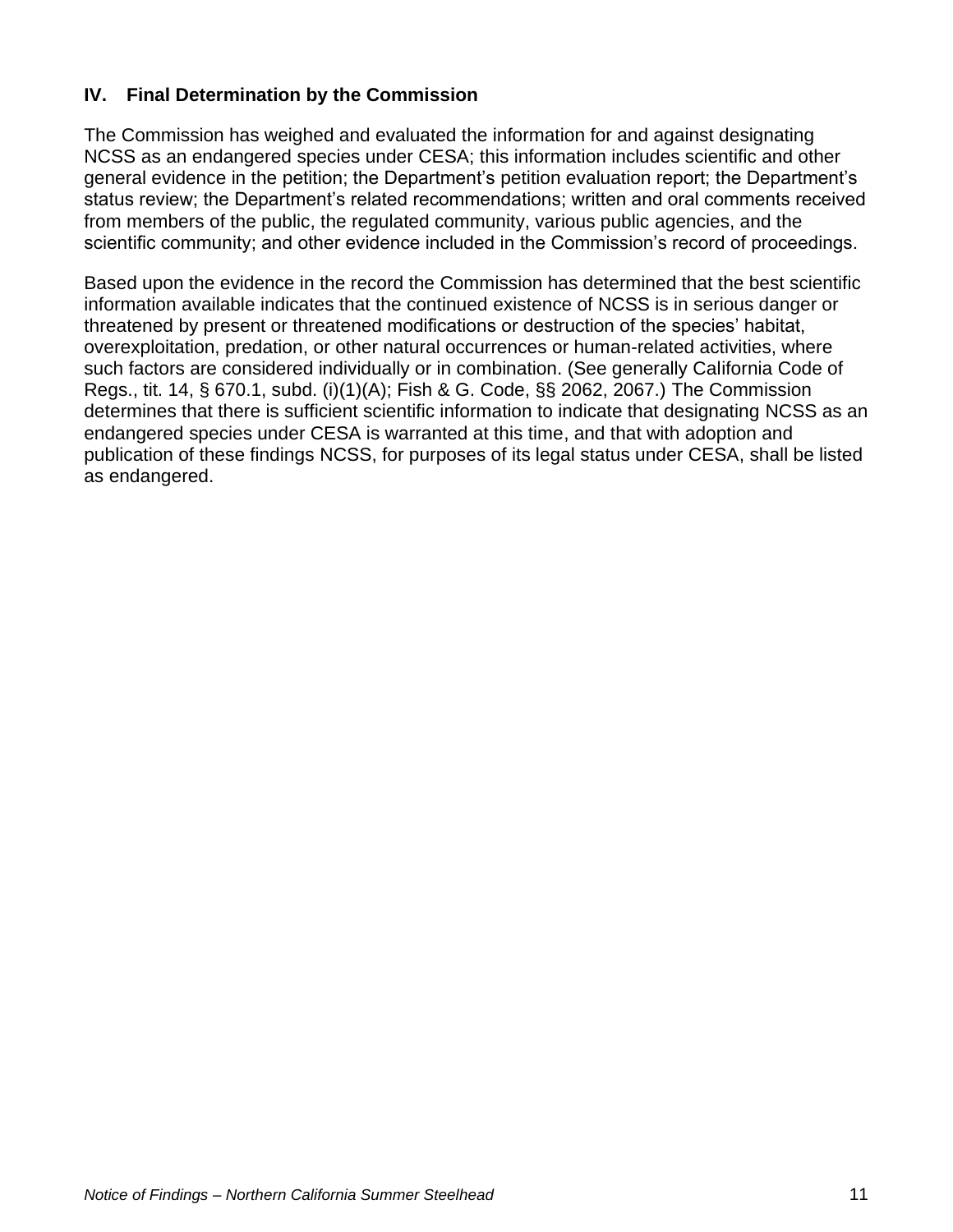### **CITATIONS**

Arciniega, M., A.J. Clemento, M.R. Miller, M. Peterson, J.C. Garza, and D.E Pearse. 2016. Parallel evolution of the summer steelhead ecotype in multiple populations from Oregon and Northern California. Conservation Genetics 17:165–175.

Baigún, C.R.M. 2003. Characteristics of deep pools used by adult summer steelhead in Steamboat Creek, Oregon. North American Journal of Fisheries Management 23(4):1167– 74.

Baigún, C.R., J. Sedell, and G. Reeves. 2000. Influence of water temperature in use of deep pools by summer steelhead in Steamboat Creek, Oregon (USA). Journal of Freshwater Ecology 15(2):269–79.

Becker, G. S., and I. J. Reining. 2009. Steelhead/Rainbow trout (Oncorhynchus mykiss) resources of the Eel River watershed, California. Center for Ecosystem Management and Restoration, Oakland, CA.

Behnke, R.J. 1972. The systematics of salmonid fishes of recently glaciated lakes. Journal of the Fisheries Research Board of Canada 29:639–671.

Bjorkstedt, E.P., B.C. Spence, J.C. Garza, D.G. Hankin, D. Fuller, W.E. Jones, J.J. Smith, and R. Macedo. 2005. An analysis of historical population structure for evolutionarily significant units of Chinook Salmon, Coho Salmon, and steelhead in the North-Central California Coast Recovery Domain. NOAA Technical Memorandum NMFS-SWFSC-382. Santa Cruz, CA.

Busby, P.J, T.C. Wainwright, G.J. Bryant, L.J. Lierheimer, R.S. Waples, F.W. Waknitz, and I.V. Lagomarsino. 1996. Status review of West Coast steelhead from Washington, Idaho, Oregon, and California. U.S. Department of Commerce, NOAA Technical Memorandum NMFS-NWFSC-27.

California Department of Fish and Game (CDFG). Multiple: 1966 – 2018. Middle Fork Eel River summer steelhead survey annual report. Internal CDFG reports. Unpublished.

California Department of Fish and Wildlife (CDFW). 2021. REPORT TO THE FISH AND GAME COMMISSION, California Endangered Species Act Status Review for Northern California Summer Steelhead (*Oncorhynchus mykiss).* 

Chilcote, M.W., B.A. Crawford, and S.A. Leider. 1980. A genetic comparison of sympatric populations of summer and winter steelheads. Transactions of the American Fisheries Society, 109:203–206.

Cooper, E.G. 2017. An estimation of potential salmonid habitat capacity in the Upper Mainstem Eel River, California. Thesis. Humboldt State University, Arcata, California.

Crozier L.G., M.M. McClure, T. Beechie, S.J. Bograd, D.A. Boughton, M. Carr, T.D. Cooney, J.B. Dunham, C.M. Greene, M.A. Haltuch, E.L. Hazen, D.M. Holzer, D.D. Huff, R.C. Johnson, C.E. Jordan, I.C. Kaplan, S.T. Lindley, N.J. Mantua, P.B. Moyle, J.M. Myers, M.W. Nelson, B.C. Spence, L.A. Weitkamp, T.H. Williams, and E. Willis-Norton. 2019. Climate vulnerability assessment for Pacific salmon and steelhead in the California Current Large Marine Ecosystem. PLoS ONE 14:e0217711.<https://doi.org/10.1371/journal.pone.0217711>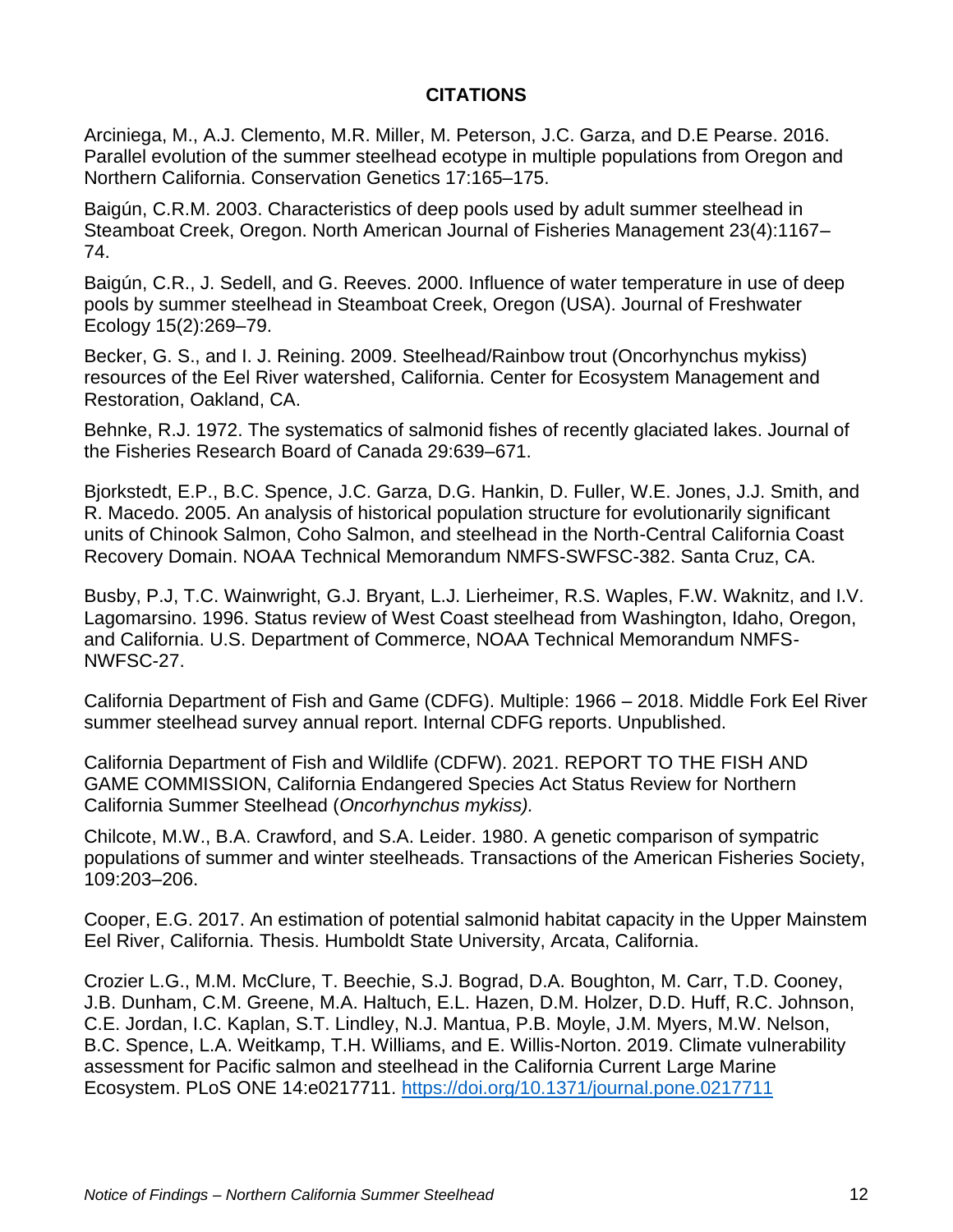de Guia, P., and T. Saitoh. 2007. The gap between the concept and definitions in the Evolutionarily Significant Unit: The need to integrate neutral genetic variation and adaptive variation. Ecological Research 22:604–612.

Dillis, C., T.E. Grantham, C. McIntee, B. McFadin, and K. Grady. 2019. Watering the Emerald Triangle: Irrigation sources used by cannabis cultivators in Northern California. California Agriculture 73:146–153.

Ford, M., K. Nichols, R. Waples, E. C. Anderson, M. Kardos, I. Koch, G. McKinney, M. R. Miller, J. Myers, K. Naish, S. Narum, K. G. O'Malley, D. Pearse, T. Seamons, A. Spidle, P. Swanson, T. Q. Thompson, K. Warheit, and S. Willis. 2020. Reviewing and Synthesizing the State of the Science Regarding Associations between Adult Run Timing and Specific Genotypes in Chinook Salmon and Steelhead: Report of a workshop held in Seattle, Washington, 27–28 February 2020. U.S. Department of Commerce, NOAA Processed Report NMFS-NWFSC-PR-2020-06.

Friends of the Eel River. September 27, 2018. A Petition to the State of California Fish and Game Commission to list Northern California Summer Steelhead.

Garza, J.C., E.A. Gilbert-Horvath, B.C. Spence, T.H. Williams, H. Fish, S.A. Gough, J.H. Anderson, D. Hamm, and E.C. Anderson. 2014. Population structure of steelhead in coastal California. Transactions of the American Fisheries Society 143:134–152.

Good, T.P., R.S. Waples, and P. Adams. 2005. Updated status of federally listed ESUs of West Coast salmon and steelhead. NOAA Technical Memorandum NMFS-NWFSC-66. <https://swfsc.noaa.gov/publications/fed/00749.pdf>

Greacen, Scott June 16, 2021 "Protecting Northern California summer steelhead under the California Endangered Species Act" presentation before the California Fish and Game Commission.

Hayes, S.A., A.J. Ammann, J.A. Harding, J.L. Hassrick, L. deWitt, and C.A. Morgan. 2016. Observations of steelhead in the California Current lead to a marine-based hypothesis for the "half-pounder" life history, with climate change implications for anadromy. North Pacific Anadromous Fish Commission, Bulletin No. 6:97–105. DOI:10.23849/npafcb6/97.105.

Hayes, S.A., M.H. Bond, C.V. Hanson, E.V. Freund, J.J. Smith, E.C. Anderson, A.J. Ammann, and R.B. MacFarlane. 2008. Steelhead growth in a small central California watershed: upstream and estuarine rearing patterns. Transactions of the American Fisheries Society 137:114–128. <https://doi.org/10.1577/t07-043.1>

Hess, J.E., J.S. Zendt, A.R. Matala, and S.R. Narum. 2016. Genetic basis of adult migration timing in anadromous steelhead discovered through multivariate association testing. Proceedings of the Royal Society B, 283(20153064).<https://doi.org/10.1098/rspb.2015.3064>

Intergovernmental Panel on Climate Change (IPCC). 2007. Climate Change 2007: Synthesis Report. Contribution of Working Groups I, II, and III to the Fourth Assessment Report of the Intergovernmental Panel on Climate Change. R. K. Pacharui and A. Reisinger, editors. IPCC, Geneva, Switzerland.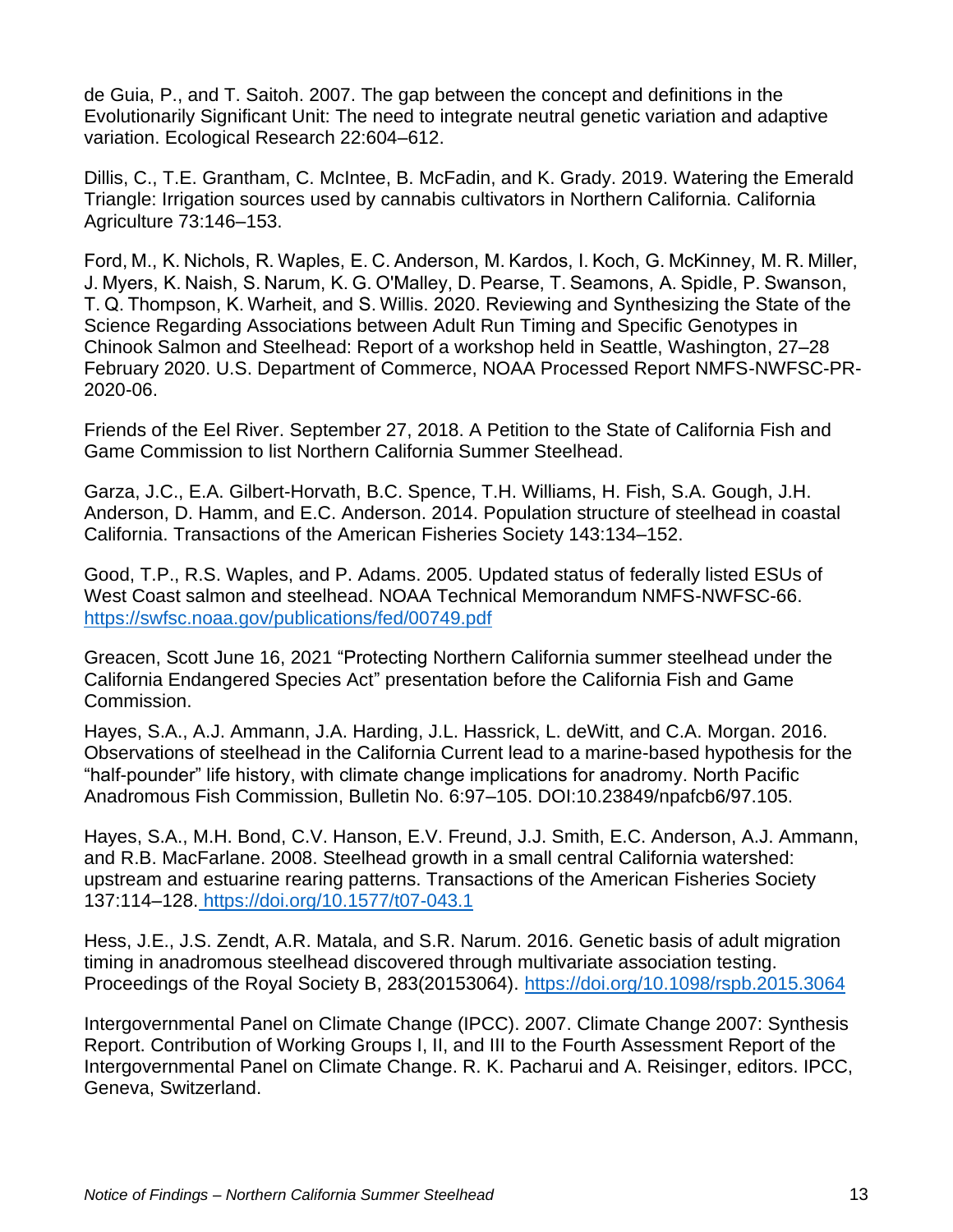Isaak, D.J., C.H. Luce, D.L. Horan, G.L. Chandler, S.P. Wollrab, and D.E. Nagel. 2018. Global warming of salmon and trout rivers in the Northwestern U.S.: Road to ruin or path through purgatory? Transactions of the American Fisheries Society 147:566–587.

Jowett, I.G. and J. Richardson. 1989. Effects of a severe flood on instream habitat and trout populations in seven New Zealand rivers. New Zealand Journal of Marine and Freshwater Research 23:11–17.

Kannry, S.H., S.A. Thompson, S.M. O'Rourke, S.L. Harris, S.J. Kelson, and M.R. Miller. 2020. On the ecology and distribution of steelhead (*Oncorhynchus mykiss*) in California's Eel River. Pre-print.<https://doi.org/10.1101/2020.03.18.996934>

Kinziger, A.P., M. Hellmair, D.G. Hankin, and J.C. Garza. 2013. Contemporary Population Structure in Klamath River Basin Chinook Salmon Revealed by Analysis of Microsatellite Genetic Data. Transactions of the American Fisheries Society 142:1347–1357.

Laird, A., J. E. Baldrige, W. T. Mitchell, K. Barnard, R. C. Nuzum, D. B. Demko, R. Orton, D. H. Dettman, J. J. Smith, B. Farrell, T. L. Taylor, J. Hagar, P. A. Unger, T. P. Keegan, and E. S. V. Dyke. 1995. The status of steelhead populations in California in regards to the Endangered Species Act. Association of California Water Agencies, Gresham, OR.

Leider, S.A., M.W. Chilcote, and J.J. Loch. 1984. Spawning characteristics of sympatric populations of steelhead trout (*Salmo gairdneri*): evidence for partial reproductive isolation. Canadian Journal of Fisheries and Aquatic Sciences 41:1454–1462. <https://doi.org/10.1139/f84-179>

Light, J.T., C.K. Harris, and R.L. Burgner. 1989. Ocean distribution and migration of steelhead (*Oncorhynchus mykiss*, formerly *Salmo gairdneri*). Document submitted to the International North Pacific Fisheries Commission. Seattle, Washington: University of Washington, Fisheries Research Institute.

Lonzarich, D.G. and T.P. Quinn. 1995. Experimental evidence for the effect of depth and structure on the distribution, growth, and survival of stream fishes. Canadian Journal of Zoology 73:2223–2230.

McCarthy, S.G., J.J. Duda, J.M. Emlen, G.R. Hodgson, and D.A. Beauchamp. 2009. Linking habitat quality with trophic performance of steelhead along forest gradients in the South Fork Trinity River watershed, California. Transactions of the American Fisheries Society 138:506– 21. [https://doi.org/10.1577/t08-053.1.](https://doi.org/10.1577/t08-053.1)

Micheletti, S.J., J.E. Hess, J.S. Zendt, and S.R. Narum. 2018. Selection at a genomic region of major effect is responsible for evolution of complex life histories in anadromous steelhead. BMC Evolutionary Biology 18:1–11.<https://doi.org/10.1186/s12862-018-1255-5>

Moyle, P. 2002. Inland Fishes of California. D. Kretschmer and P. Strupp, editors. 2nd Edition. Berkeley, California: University of California Press.

Moyle, P.B., J.A. Israel, S.E. Purdy. 2008. State of the salmonids: status of California's emblematic fishes. Davis, California: University of California, Davis.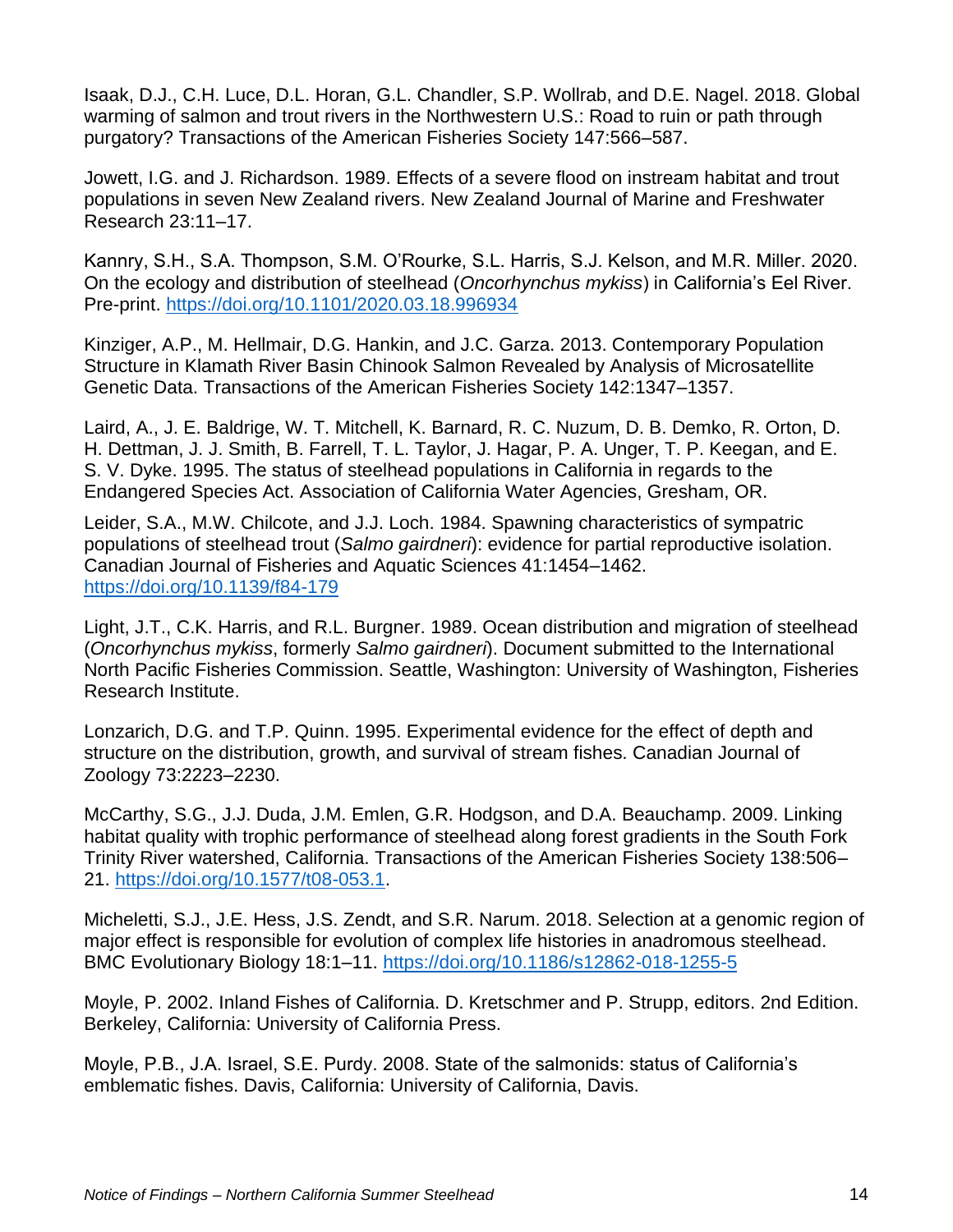Moyle, P.B., R.A. Lusardi, P.J. Samuel, and J.V.E. Katz. 2017. State of the salmonids: status of California's emblematic fishes. Davis, CA: University of California, Davis and California Trout. 579 pp.

Nakamoto, R.J. 1994. Characteristics of pools used by adult summer steelhead oversummering in the New River, California. Transactions of the American Fisheries Society 123:757–65. https://doi.org/10.1577/1548-8659(1994)123<0757:copuba>2.3.co;2

National Marine Fisheries Service (NMFS). Updated status of federally listed ESUs of West Coast salmon and steelhead. 2005. NOAA Technical Memorandum, NOAA Fisheries.

National Marine Fisheries Service (NMFS). 2016a. 2016 5-Year Review: Summary & evaluation of California coastal Chinook Salmon and Northern California steelhead. National Marine Fisheries Service, West Coast Region.

National Marine Fisheries Service (NMFS). 2016b. Coastal Multispecies Recovery Plan. National Marine Fisheries Service, West Coast Region, Santa Rosa, California.

Nielsen, J.L. 1999. The evolutionary history of steelhead (*Oncorhynchus mykiss*) along the US Pacific Coast: Developing a conservation strategy using genetic diversity. ICES Journal of Marine Science 56:449–458.<https://doi.org/10.1006/jmsc.1999.0452>

Nielsen, J. L., and T. E. Lisle. 1994. Thermally stratified pools and their use by steelhead in northern California streams. Transactions of the American Fisheries Society 123:613–626.

Pearse, D.E., C.J. Donohoe, and J.C. Garza. 2007. Population genetics of steelhead (*Oncorhynchus mykiss*) in the Klamath River. Environmental Biology of Fishes 80:377–387. <https://doi.org/10.1007/s10641-006-9135-z>

Pearse, D.E., J.C. Garza, J. Myers, and B. Spence. 2019. Northern California steelhead DPSconfiguration review-panel report. Santa Cruz, CA, and Seattle, WA.

Prince, D.J., S.M. O'Rourke, T.Q. Thompson, O.A. Ali, H.S. Lyman, I.K. Saglam, T.J. Hotaling, A.P. Spidle, and M.R. Miller. 2017. The evolutionary basis of premature migration in Pacific salmon highlights the utility of genomics for informing conservation. Science Advances 3:e1603198.<https://doi.org/10.1126/sciadv.1603198>

Quinn T.P., McGinnity P., and Reed T.E. 2016. The paradox of "premature migration" by adult anadromous salmonid fishes: patterns and hypotheses. Canadian Journal of Fisheries and Aquatic Sciences 73:1015–1030.

Reisenbichler, R.R., J.D. McIntyre, M.F. Solazzi, and S.W. Landino. 1992. Genetic variation in steelhead of Oregon and Northern California. Transactions of the American Fisheries Society 121:158–169. https://doi.org/10.1577/1548-8659(1992)121<0158:gvisoo>2.3.co;2

Robards, M. D., and T. P. Quinn. 2002. The migratory timing of adult summer‐run steelhead in the Columbia River over six decades of environmental change. Transactions of the American Fisheries Society 131:523–536.

Sloat, M.R., and A.K. Osterback. 2013. Maximum stream temperature and the occurrence, abundance, and behavior of steelhead trout (*Oncorhynchus mykiss*) in a Southern California stream. Canadian Journal of Fisheries and Aquatic Sciences 70:64–73.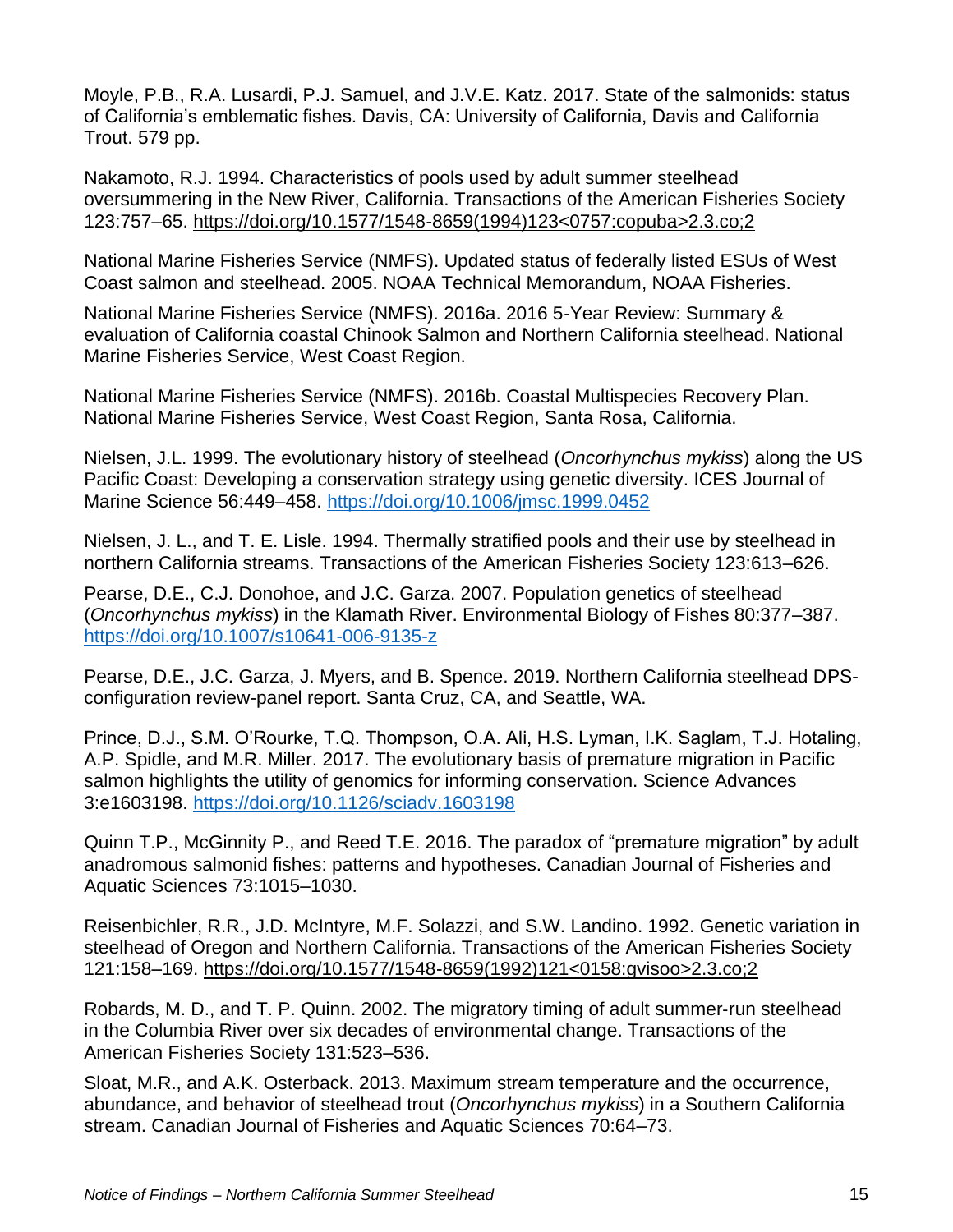Taylor, G., and R.A. Barnhart. 1996. Mortality of angler caught and released summer steelhead. California Cooperative Fishery Research Unit and Humboldt State University Foundation. Contract No. FG 5018. California Department of Fish and Game Steelhead Trout Catch Report – Restoration Card.

Thalmann, H. L., E. A. Daly, and R. D. Brodeur. 2020. Two anomalously warm years in the northern California Current: impacts on early marine steelhead diet composition, morphology, and potential survival. Transactions of the American Fisheries Society 149:369–382.

Thompson, N.F., E.C. Anderson, A.J. Clemento, M.A. Campbell, D.E. Pearse, J.W. Hearsey, A.P. Kinziger, J.C. Garza. 2020. A complex phenotype in salmon controlled by a simple change in migratory timing. Science 370:609–613.

Thompson, T.Q., M. Renee Bellinger, S.M. O'Rourke, D.J. Prince, A.E. Stevenson, A.T. Rodrigues, M.R. Sloat, C.F. Speller, D.Y. Yang, V.L. Butler, M.A. Banks, and M.R. Miller. 2019. Anthropogenic habitat alteration leads to rapid loss of adaptive variation and restoration potential in wild salmon populations. Proceedings of the National Academy of Sciences of the United States of America 116:177–186.<https://doi.org/10.1073/pnas.1811559115>

Twardek, W. M., T. O. Gagne, L. K. Elmer, S. J. Cooke, M. C. Beere, and A. J. Danylchuk. 2018. Consequences of catch-and-release angling on the physiology, behaviour and survival of wild steelhead Oncorhynchus mykiss in the Bulkley River, British Columbia. Fisheries Research 206:235–246.

United States Global Change Research Program (USGCRP). 2009. Global climate change impacts in the United States. T.R. Karl, J.M. Melillo, and T.C. Peterson, editors. Cambridge, New York, Cambridge University Press.

United States Global Change Research Program (USGCRP). 2017. Climate science special report: fourth national climate assessment, Volume I. Wuebbles, D.J., D.W. Fahey, K.A. Hibbard, D.J. Dokken, B.C. Stewart, and T.K. Maycock editors. U.S. Global Change Research Program, Washington, DC, USA. DOI:10.7930/J0J964J6.

Waples R.S. 1991a. Genetic interactions between hatchery and wild salmonids: Lessons from the Pacific Northwest. Canadian Journal of Fisheries and Aquatic Sciences 48:124–133.

Waples R.S. 1991b. Pacific salmon, *Oncorhynchus* spp., and the definition of "species" under the Endangered Species Act. Application to Pacific Salmon. Marine Fisheries Review 53:11– 22.

Waples, R.S. 1995. Evolutionarily Significant Units and the conservation of biological diversity under the Endangered Species Act. American Fisheries Society Symposium 17:8–27.

Waples, R.S., and S.T. Lindley. 2018. Genomics and conservation units: The genetic basis of adult migration timing in Pacific salmonids. Evolutionary Applications 11:1518–1526.

Waples, R.S., G.R. Pess, and T. Beechie. 2008. Evolutionary history of Pacific salmon in dynamic environments. Evolutionary Applications 1:189-206.

Waples, R.S., D.J. Teel, J.M. Myers, and A.R. Marshall. 2004. Life history divergence in Chinook Salmon: historic contingency and parallel evolution. Evolution 58:386–403.